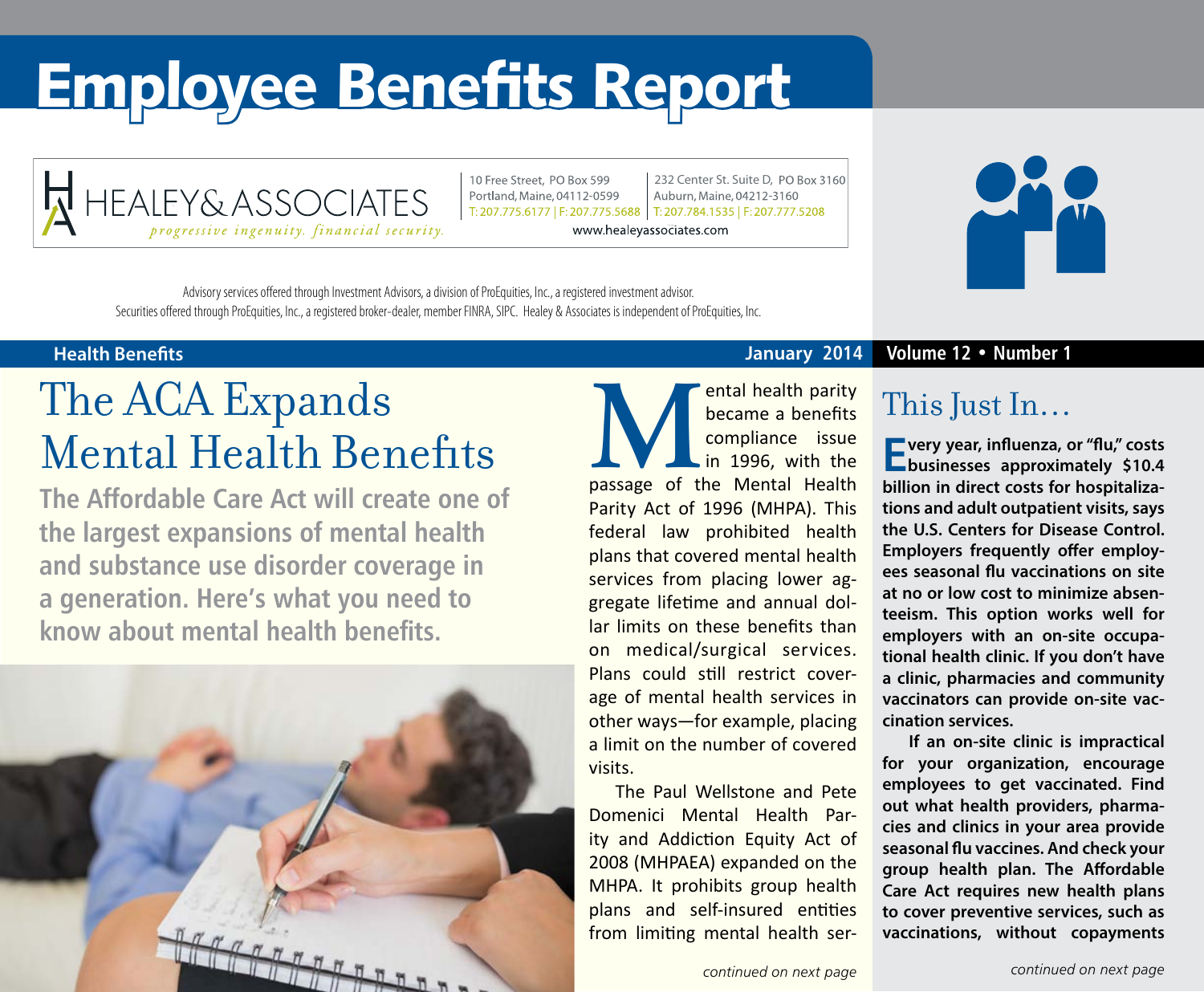vice coverage with more restrictive features such as co-pays, deductibles or visit limits, and it also extends protections to treatments for substance use disorders. As with the MHPA, it does NOT require any plan to provide mental health/substance use disorder benefits; it simply requires plans that provide them to cover them at the same level as medical/surgical benefits.

The MHPAEA applies to large group health plans; it does not apply to small group health plans. (The Employee Retirement and Income Security Act [ERISA] and the Internal Revenue Code define a small group health plan as one that has 50 or fewer workers. Until 2016, states may have different definitions of small groups for purposes of state insurance laws.)

In November 2013, the Departments of Health and Human Services, Labor and the Treasury jointly issued a final rule implementing the MPHAEA. It creates specific consumer protections, including:

- \* Applying parity to intermediate levels of care received in residential treatment or intensive outpatient settings;
- $*$  Clarifying the scope of transparency required by health plans, including plan participants' disclosure rights;
- $*$  Clarifying that parity applies to all plan standards, including geographic limits, facility-type limits and network adequacy; and
- $*$  Eliminating the "clinically appropriate standards of care" exception to parity requirements, which clinical experts advised was not necessary and is confusing and open to abuse.

#### **The ACA Expands the MHPAEA**

The Affordable Care Act (ACA) builds upon the requirements of the MHPAEA. The ACA requires health plans to cover mental health and substance use disorder services as one of ten "essential health benefits" (EHB) categories. Under the EHB rule, non-grandfathered individual and small group health plans must comply with these parity regulations as of January 1, 2014. "Grandfathered" plans are plans that were in place when the Affordable Care Act was enacted that have not been changed in certain specified ways. Health plans that must comply with the EHB requirements cannot put lifetime limits on these benefits.

#### **Mental Illness, Substance Abuse and Your Bottom Line**

The World Health Organization says that mental illness results in more disability in developed countries than any other group of illnesses, including cancer and heart disease. About 25 percent of all U.S. adults have a mental illness, and nearly 50 percent will develop at least one mental illness during their lifetime, reports the U.S. Centers for Disease Control. This creates a substantial economic burden, estimated at about \$300 billion in 2002. Mental illness is also associated with chronic medical diseases such as cardiovascular disease, diabetes, and obesity.

Mental health professionals now recognize the psychological and physiological links between substance abuse and mental illness, classifying "substance use disorder" as a mental illness. Estimates of the total costs of substance abuse in the U.S., including pro**and deductibles. However, this requirement does not apply to grandfathered health plans and self-insured plans.** 

**The "seasonal flu season" in the United States can begin as early as October and last as late as May.** 

**The CDC recommends vaccinations for everyone over the age of six months, particularly people with high risk of developing serious complications (like pneumonia) and those who live with or care for them.**

ductivity and health- and crime-related costs, exceed \$600 billion annually. This includes approximately \$193 billion for illicit drugs, \$193 billion for tobacco, and \$235 billion for alcohol.

Covering mental health services can help employers promote employee well-being and protect their bottom line. In addition to insurance coverage, employers can offer an employee assistance program (EAP). EAPs provide voluntary, free and confidential assessments, short-term counseling, referrals, and followup services to employees who have personal and/or work-related problems. They can address a variety of mental and emotional problems, such as alcohol and other substance abuse, stress, grief, family problems and psychological disorders. EAP counselors can also consult with managers and supervisors to address employee and organizational challenges. Many EAPs help organizations prevent and cope with workplace violence, trauma and other emergency response situations.

For more information on mental health/ substance use disorder benefits and EAPs, please contact us.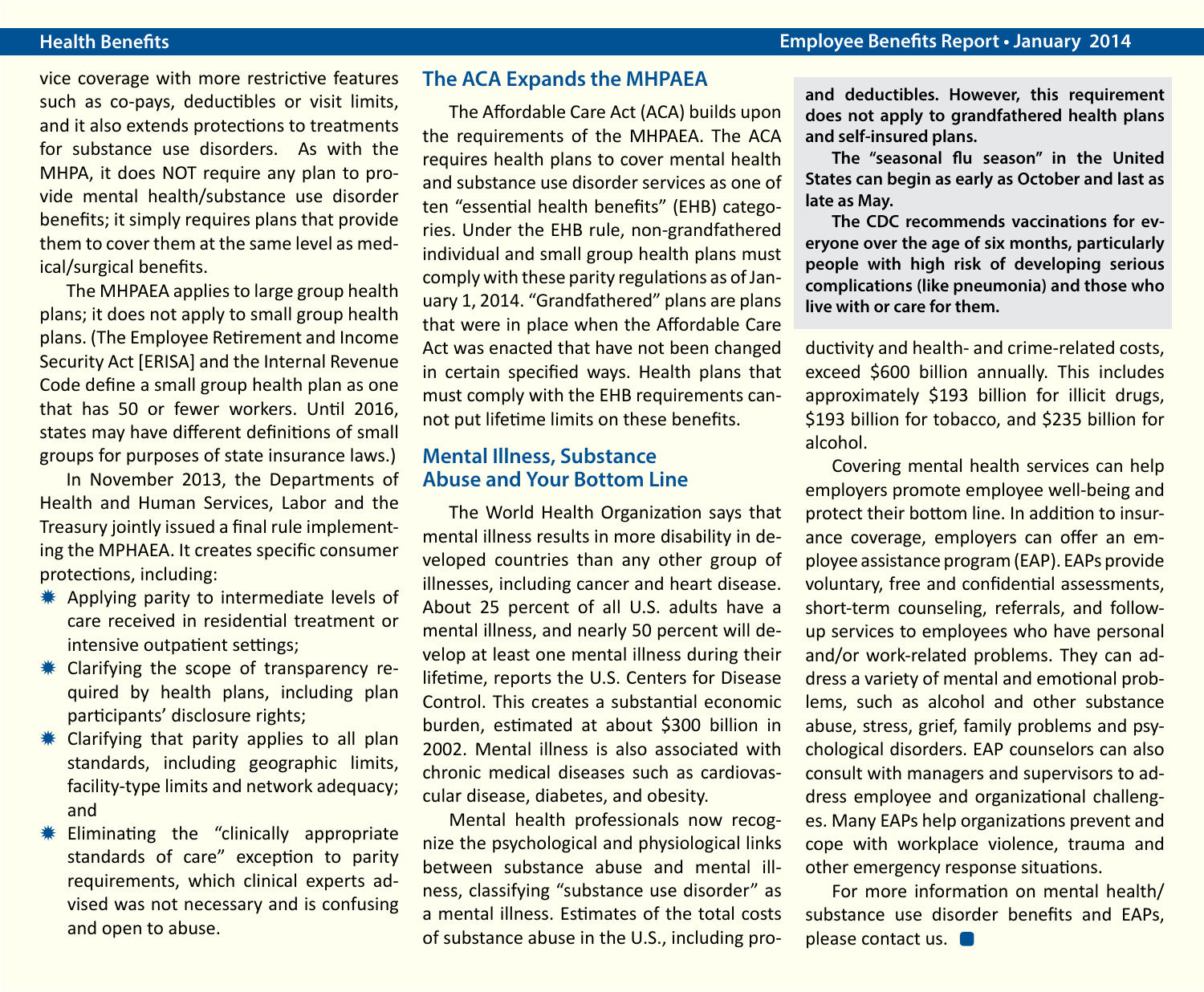### Whatever Happened to Managed Care?

**Think health cost inflation is something new? Back in 1973, encouraged by the Nixon administration, Congress passed the Health Maintenance Organization Act to bring cost-control measures to health plans. Today, managed care plans comprise the bulk of group and individual plans on the market. But healthcare costs more than ever. What happened?**

Intil the mid-1970s, if you had comprehensive health in-<br>surance, you had an indemnity plan. An indemnity plan<br>reimburses the patient and/or provider as expenses are<br>incurred. Most plans allow the insured to choose any pro surance, you had an indemnity plan. An indemnity plan reimburses the patient and/or provider as expenses are incurred. Most plans allow the insured to choose any prothe insured for a specified portion (often 80 percent) of the "usual, reasonable and customary" cost of services, or according to a fee schedule. The insured would pay the rest (the coinsurance).



The Health Maintenance Organization Act spurred the development of managed care by: 1) defining the term "health maintenance organization" as a legal entity that provides basic and supplemental health services to members, 2) authorizing the Secretary of Health, Education, and Welfare to make grants and guarantee loans to encourage the development of health maintenance organizations (HMOs), and 3) requiring all employers with an average of 25 or more employees that offered any health plan to their employees to also offer the option of membership in a qualified HMO.

HMOs assume the financial risks and responsibility for delivering all covered health services to members in a particular geographic area, usually in return for a fixed, prepaid fee. Some HMOs employ all providers and provide the facility or facilities. Others contract with medical groups, paying them a negotiated, per capita rate.

Problems with the HMO model soon appeared, however. Employees enrolled in HMOs began to push back against plan restrictions. In a true HMO, members must use a network provider or pay out of pocket, except when an emergency requires them to use an out-ofnetwork provider. Second, as geography-based plans, HMOs offer a limited selection of providers. And third, because HMOs receive payment on a per-patient rather than per-service basis, they have incentives to promote wellness (at best) and to provide services only when needed (at worst). That perception led to consumer outcry that managed care plans' cost control efforts came at the cost of providing needed health services.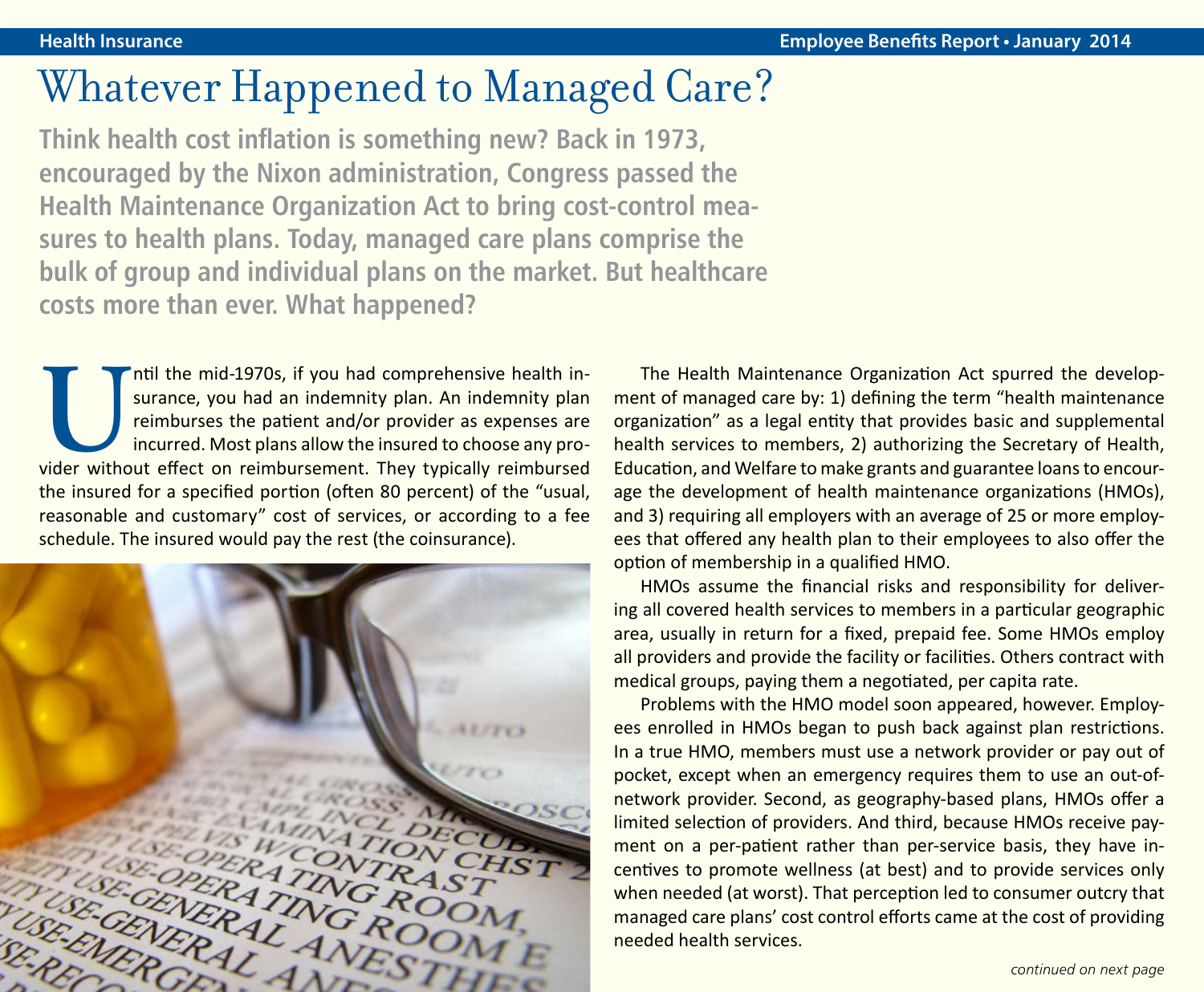In response to employee demand, many employers switched to POS or PPO plans. PPO (preferred provider organization) plans use a network of selected providers, but allow members to go outside the network. Members who opt to use non-network providers incur larger costs in the form of higher deductibles, higher coinsurance rates, or non-discounted charges from the providers. A POS (point-of-service) plan, a HMO/PPO hybrid, resembles HMOs for in-network services but usually reimburse services received outside the network in a manner similar to conventional indemnity plans (e.g., provider reimbursement based on a fee schedule or usual, customary and reasonable charges).

Today, the majority of people with group medical insurance have PPO or POS plans. Although less restrictive than HMOs, these plans include managed care provisions that allow insurers to manage the cost, use and quality of health care services received by group members. Examples of managed care provisions include:

**Preadmission certification – A provision** requiring group members to receive authorization from the insurer or a healthcare provider specified in the plan before non-emergency hospital admissions. Failure to obtain preadmission certification in non-emergency situations reduces or eliminates the insurer's obligation to pay for services rendered.

**Utilization review** – The process of reviewing the appropriateness and quality of care provided to patients. Utilization review may take place before, during or after the services are rendered.

**Preadmission testing** – A requirement designed to encourage patients to obtain necessary diagnostic services on an outpatient basis prior to non-emergency hospital admission. The testing is designed to reduce the length of a hospital stay.

**Non-emergency weekend admission restriction** – A limit on reimbursement to patients for non-emergency weekend hospital admissions, to encourage the use of primary care providers rather than emergency rooms for non-urgent care.

**Second surgical opinion** – A cost-management strategy that encourages or requires patients to obtain the opinion of another doctor after a physician has recommended non-emergency or elective surgery. Some plans are voluntary; others reduce or deny reimbursement if the participant does not obtain the second opinion. Plans usually require that second opinions be obtained from board-certified specialists with no personal or financial interest in the outcome.

Although managed care plans do help control costs and ensure better-quality care by providing review and oversight of those who deliver healthcare services, the U.S. still spends more per capita on healthcare and lags behind other developed nations in several quality measures. In addition to having a relatively high rate of infant mortality, the U.S. loses 2,500 people to death and spends an additional \$19.5 billion per year due to "preventable adverse events" (medical errors) in hospitalized patients. The Agency for Healthcare Research and Quality, a federal

agency, says, "…the true number and impact of errors may be higher…" The Institute of Medicine noted that "…many of the errors in health care result from a culture and system that is fragmented, and improving health care needs to be a team sport."

Giving employees more control over their health spending decisions is only one step in controlling healthcare costs. The healthcare financial system still rewards hospitals and physicians for the number of services they provide, regardless of quality or need, often leading to unnecessary and sometimes detrimental treatments. Health plans must find alternative ways to incentivize hospitals and physicians to keep patients well and provide only the care needed.

Greater transparency among healthcare providers will also help—until consumers have transparent, unbiased information on the quality and effectiveness of specific providers and treatments, they cannot make truly informed decisions about their health. Insurers can play a role in enhancing healthcare quality and patient outcomes. Many are developing strategies that emphasize healthcare quality and patient safety by encouraging preventive and wellness treatments, promoting evidence-based care, requiring enhanced reporting and monitoring, and promoting a collaborative approach to care. For more information on managed care and suggestions on controlling your group medical costs, please contact us.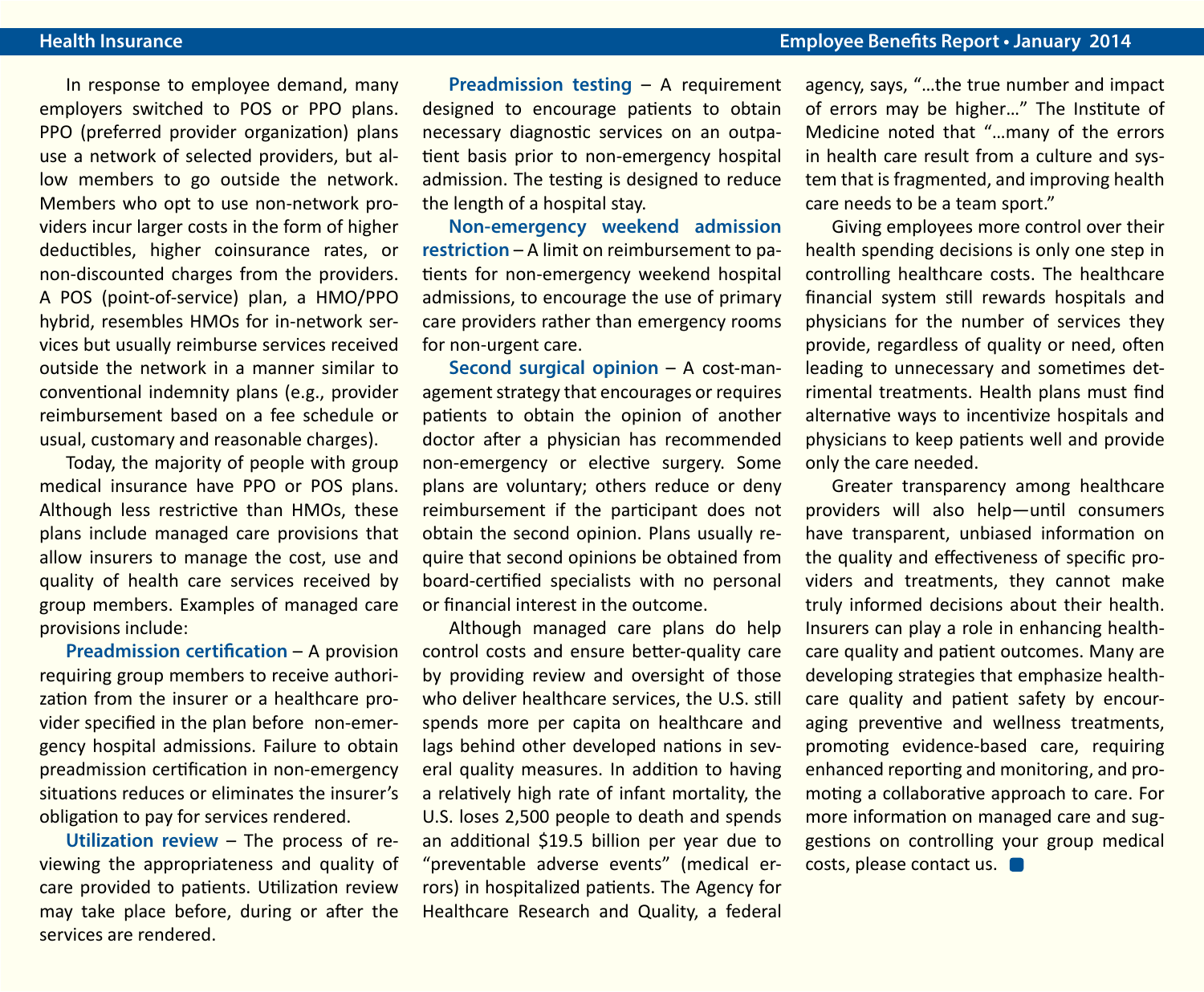## Transit Benefits: Get More Mileage Out of Your Benefit Budget

**A properly structured transit benefit program can encourage ridesharing, help eliminate employee stress due to commuting, and may even encourage better health through walking or biking. Best of all, qualified transit benefits can reduce your payroll tax obligations and give employees another tax-free benefit.**

### **What Are Qualified Transportation Benefits?**

Certain transportation benefits qualify for tax-preferred treatment. They include:

- $*$  A ride in a commuter highway vehicle between the employee's home and workplace.
- \* A transit pass.
- **Qualified parking.**
- **\*** Qualified bicycle commuting reimbursement.

Employees can exclude the value of these benefits from their gross income for income tax purposes; the employer can exclude them from employees' wages for payroll tax purposes. For 2014, employees can exclude a maximum of:

 $*$ \$130 per month for public transit benefits, which includes mass transit and vehicles seating 14 or more passengers operated by a person in the business of transporting persons for pay or hire. (Note: this is a \$115 decrease from the 2013 limit due to the sunsetting of a law requiring parity between tax-advantaged benefits for transit and benefits for parking.)

- \$250 per month in qualified parking benefits. This includes parking on or near your premises or parking at the location where your employees commute to work using mass transit, commuter highway vehicles, or carpools.
- $*$  \$20 per month in qualified expenses for bicycle commuting. This can include the purchase, repair, improvements and storage of a bicycle incurred during any month in which the employee regularly uses the bicycle for a substantial portion of travel between his/her residence and place of employment. He/she cannot receive employer-provided transportation in a commuter highway vehicle (such as a vanpool), transit pass or qualified parking benefits during that month.



### **Administering Commuter Benefits**

Employers can structure a commuter benefit program in many ways.

- 1 Direct benefits An employer can provide qualified transportation benefits directly to employees, by providing free parking, rides in company-provided van pools or vouchers or passes given directly to employees.
- 2 Reimbursement plan Employees can set aside pre-tax dollars to use toward commuting expenses. To receive reimbursement, employees must present documentation of qualified work-related